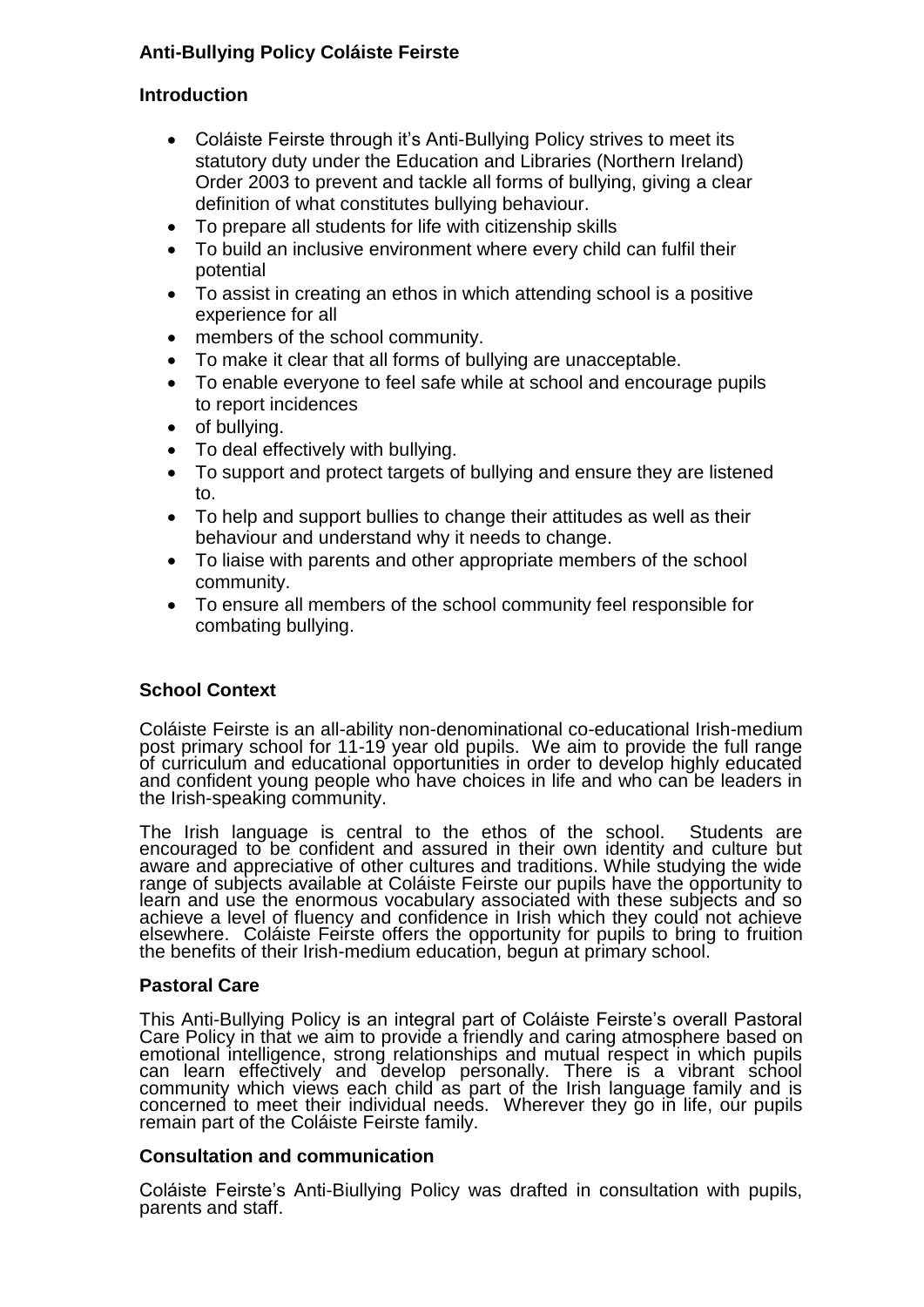The Vice-Principal for pastoral care, working with Coláiste Feirste's Pastoral Team, has overall responsibility for consultation and implementation of the Anti-Bullying Policy.

Staff are made aware of Coláiste Feirste's Anti-Bullying Policy through training. Pupils are made aware of Coláiste Feirste's Anti-Bullying Policy through assembly, Citizenship class, posters throughout the school, the Pupil Diary and on the school web site.

Parents are made aware of Coláiste Feirste's Anti-Bullying Policy through, the School Prospectus, parent evenings, the Pupil Diary and through the School web Site.

### **Definition of Bullying**

Bullying can take many forms, including

- name-calling,
- taunting,
- mocking, and making offensive personal comments;
- threatening and intimidating; creating situations in which someone is humiliated, or made to look ridiculous, or gets into trouble;
- playing tricks and pranks;
- spitting,
- kicking and hitting;
- pushing and jostling, and 'accidentally' bumping into someone;
- hiding, damaging or taking belongings;
- leaving people out of groups or games or social occasions;
- spreading hurtful and untrue rumours.
- $\bullet$
- Several of these behaviours plainly involve the use of words.
- Several, however, equally plainly, may be non-verbal, involving body language, gesture and facial expression.
- Non-verbal behaviours can be just as hurtful and intimidating as those that involve abusive language.
- $\bullet$

**Cyber bullying** differs from other forms of bullying. It can take place at any time and can invade previously safe places such as the home. The audience can be very large and reached very quickly. The perpetrator may never be in the same physical space as their target and may attempt to remain anonymous. Many cyber bullying incidents can themselves act as evidence and it is important that in all settings staff and adults know how to deal with incidents. Information and support on internet safety can be found in the school's internet safety poilcy.

Categories of cyber bullying

- Text messages
- Picture/video clip bullying via mobile phone cameras
- Phone call bullying (abusive calls)
- Email bullying
- Chat room bullying
- Bullying through Instant Messenger (real time conversations online)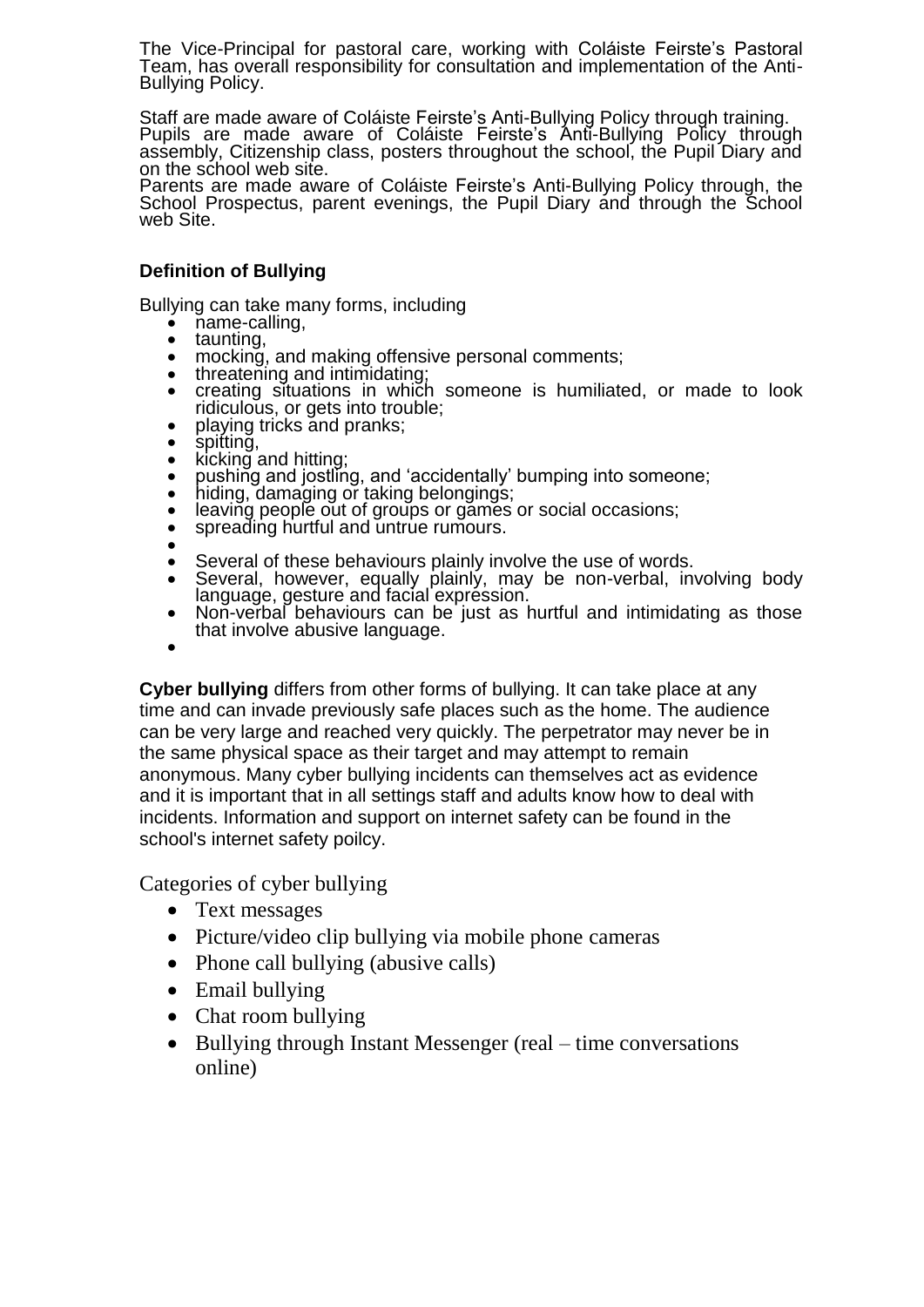#### **Procedures for dealing with incidences of bullying behaviour, including contact with parents and external agencies**

Each case of bullying will be dealt with individually and follow-up action will be tailored to meet the individual needs of the pupils concerned. The following steps will be followed.

#### *1. Reporting of an incident*

When a bullying incident is reported, the information will be passed on to the following people:

The Form Teacher of the child involved.

The Year Head of any child involved

The Key Stage Manager

The Vice Principal for Pastoral Care

#### *2. Investigation of an incident*

Please remember that the school can only act if they are aware that a problem exists and on the outset It is important to note that all pupils involved,(no matter how minor), will be questioned in order to reach the facts. We have a policy of no blame until a full investigation is completed and all the facts are known.

An investigation will normally be carried out by the Year Head of the child involved, in co-operation with any class teachers concerned. Pupils involved will be interviewed and a record made of their responses using the Alleged Bullying Incident Recording Form (Recording Form Appendix 1) Parents of all pupils involved will be informed of the school's action up to this point and will be kept informed of subsequent action.

#### *3. Agreeing a plan for resolution*

Working with the pupils concerned, the Year Head will devise a plan for resolution of the conflict. This plan will include targets for acceptable behaviour and will set out support measures which will be provided for the pupils concerned. (Action Plan Form Appendix 1)

Any disciplinary action required will use the system of sanctions which is set out in the school's discipline policy.

#### *4. Reviewing the situation*

The situation will be monitored and formally reviewed within one month of the initial report.

This will be done by the Year Head, in co-operation with the other teachers, pupils and parents concerned.

## *5. Involvement of other agencies in provision of support*

When necessary, the school will draw on support from a range of outside agencies including Education Welfare Officer, Behaviour Management Team and the Educational Psychology Service. In most instances, the school will seek to deal with the situation from within its own resources. However, if it becomes clear at step 3 or 4 that outside help is needed, the school will not hesitate to avail of it.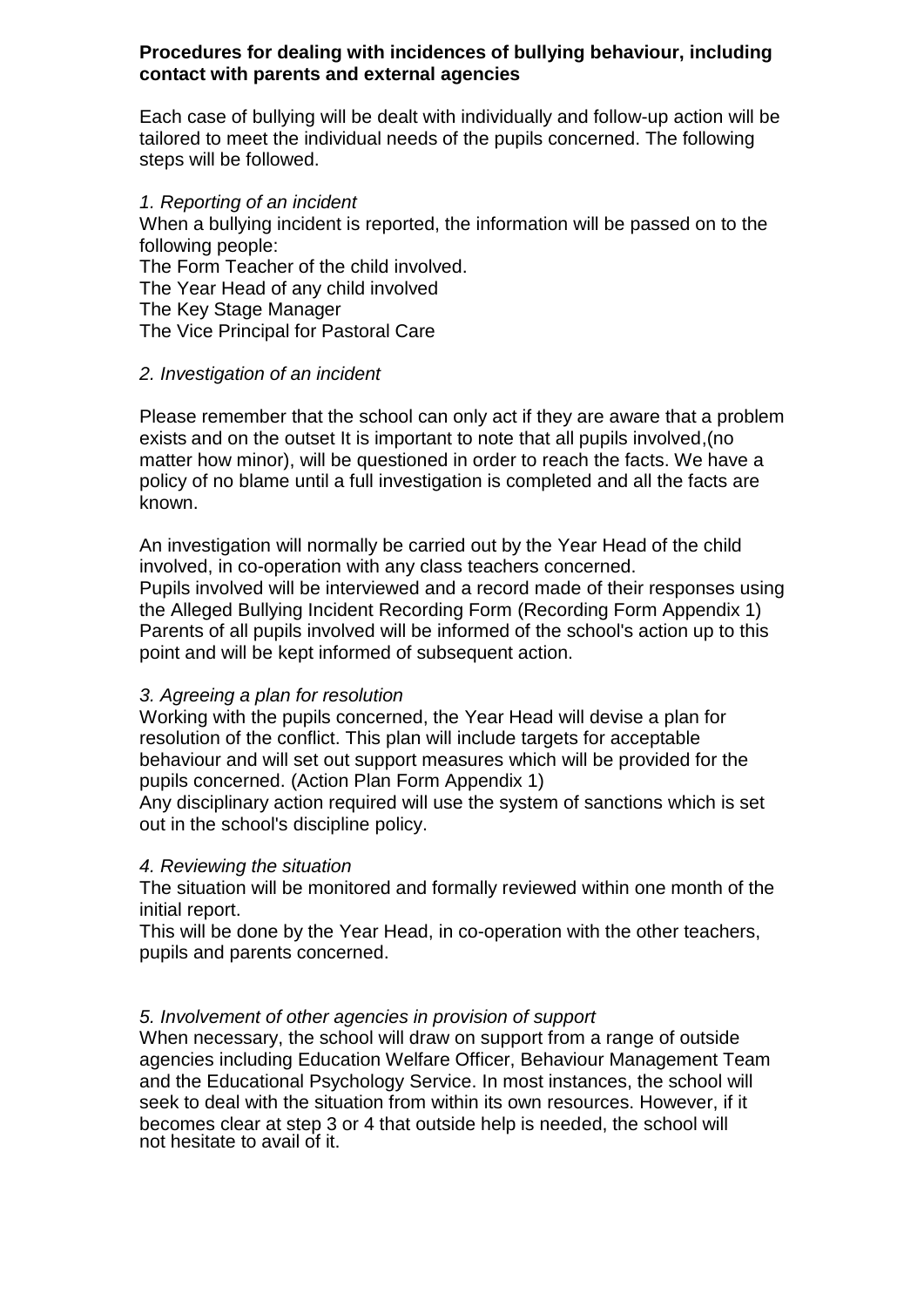#### **Levels of Intervention**

Coláiste Feirste follows a level of intervention approach as laid out by the NI Anti-Bulling Forum. Levels are graded from 1 – Low level bullying behaviour, through to 4- Serious bullying behaviour. (Refer to Appendix 3 Levels of Intervention)

### **Curriculum, Teaching and Assessment**

Coláiste Feirste is committed to delivering an anti-bullying preventative curriculum across a diverse range of subjects, which raises awareness, challenges unacceptable behaviour and stereotypes, and proactively celebrates diversity and inclusion

#### **Monitoring and Evaluation**

Coláiste Feirste in conjunction with it's governors, staff, pupils and parents are committed to review the Anti-Bullying Policy every two years and to take account of any legal or societal/environmental changes.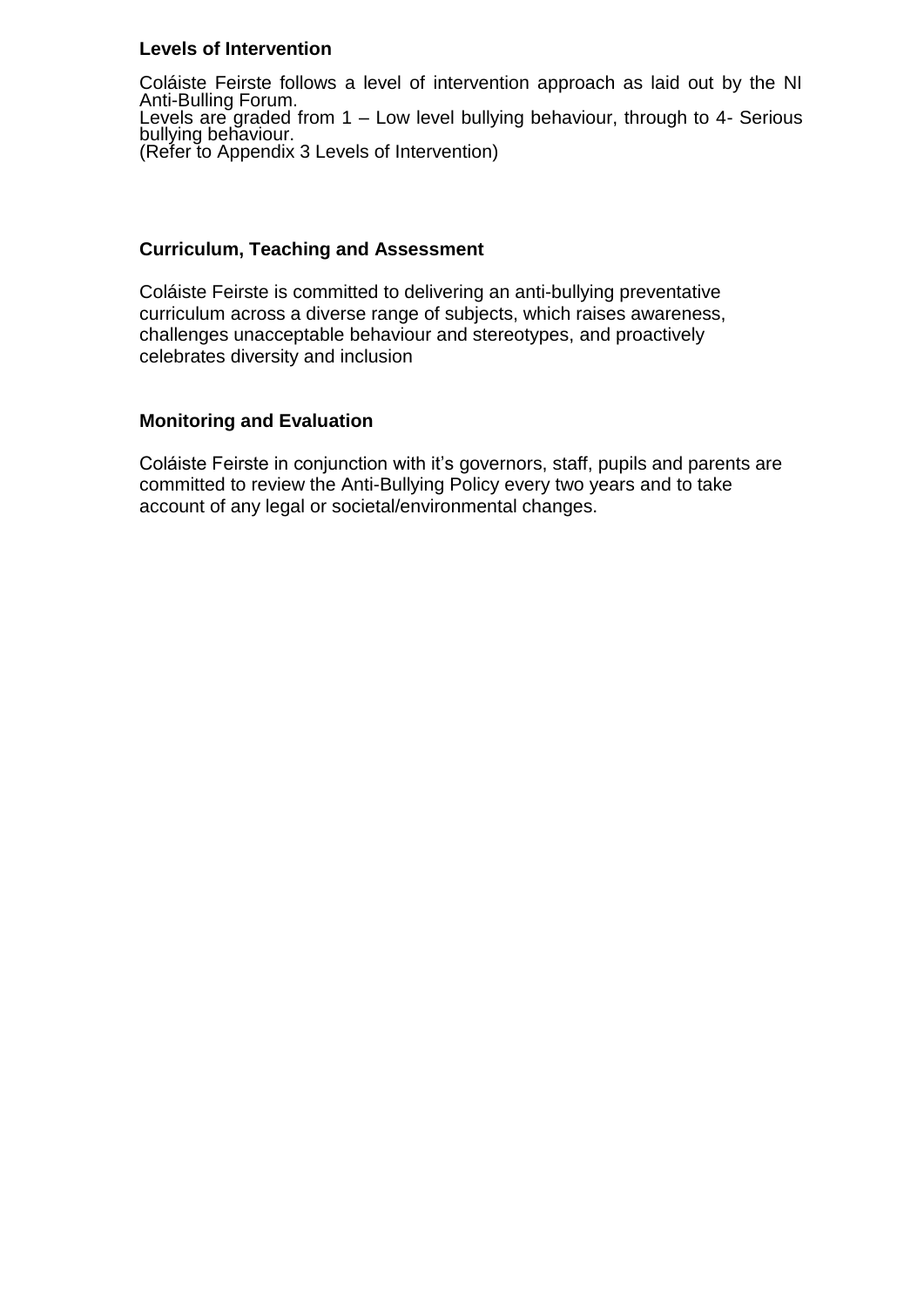#### **Appendix 1**

# **Bullying Concern Assessment Form Part 1 Assessment of Concern Date\_\_\_\_\_\_\_\_\_\_\_\_\_\_**

**Name: Class :**

Person(s) reporting concern :-

Name of targeted pupil(s)

Name of Pupil(s) involved

Does the behaviour involve? Individual to individual 1:1 Individual to Group Group to individual Group to group

#### **Type of incident and Theme (if applicable):**

 $\Box$  Physical bullying (includes jostling, physical intimidation, interfering with personal property, punching/kicking, any other physical contact which may include use of weapons)

\_\_\_\_\_\_\_\_\_\_\_\_\_\_\_\_\_\_\_\_\_\_\_\_\_\_\_\_\_\_\_\_\_\_\_\_\_\_\_\_\_\_\_\_\_\_\_\_\_\_\_\_\_\_\_\_\_\_\_\_\_\_\_\_\_\_\_\_\_\_\_\_\_

|          | Verbal bullying (includes name calling, insults, jokes, threats, spreading rumours)        |  |  |  |
|----------|--------------------------------------------------------------------------------------------|--|--|--|
|          | Indirect bullying (includes isolation, refusal to work with/talk to/play with/help others) |  |  |  |
| $\sqcup$ | Disability (related to perceived or actual disability)                                     |  |  |  |
| $\Box$   | Cyber (through technology such as mobile phones and internet)                              |  |  |  |
| $\Box$   | Homophobic (related to perceived or actual sexual orientation)                             |  |  |  |
| $\Box$   | Racist (related to skin colour, culture and religion)                                      |  |  |  |
| ❏        | Sectarian (related to religious belief and/or political opinion)                           |  |  |  |
|          | Other                                                                                      |  |  |  |

Is there persistence/recurrence of this behaviour? Yes / No Is it targeted behaviour? Yes / No Is there a power imbalance? Yes / No Is it intentionally hurtful behaviour? Yes / No Does this incident meet your school's agreed definition of bullying? Yes / No

**Outline of incident(s)**: Attach all written accounts/drawings of incident(s) completed by bullied pupil, witnesses (i.e. other pupils, staff) including date(s) of events, if known, SIMS record.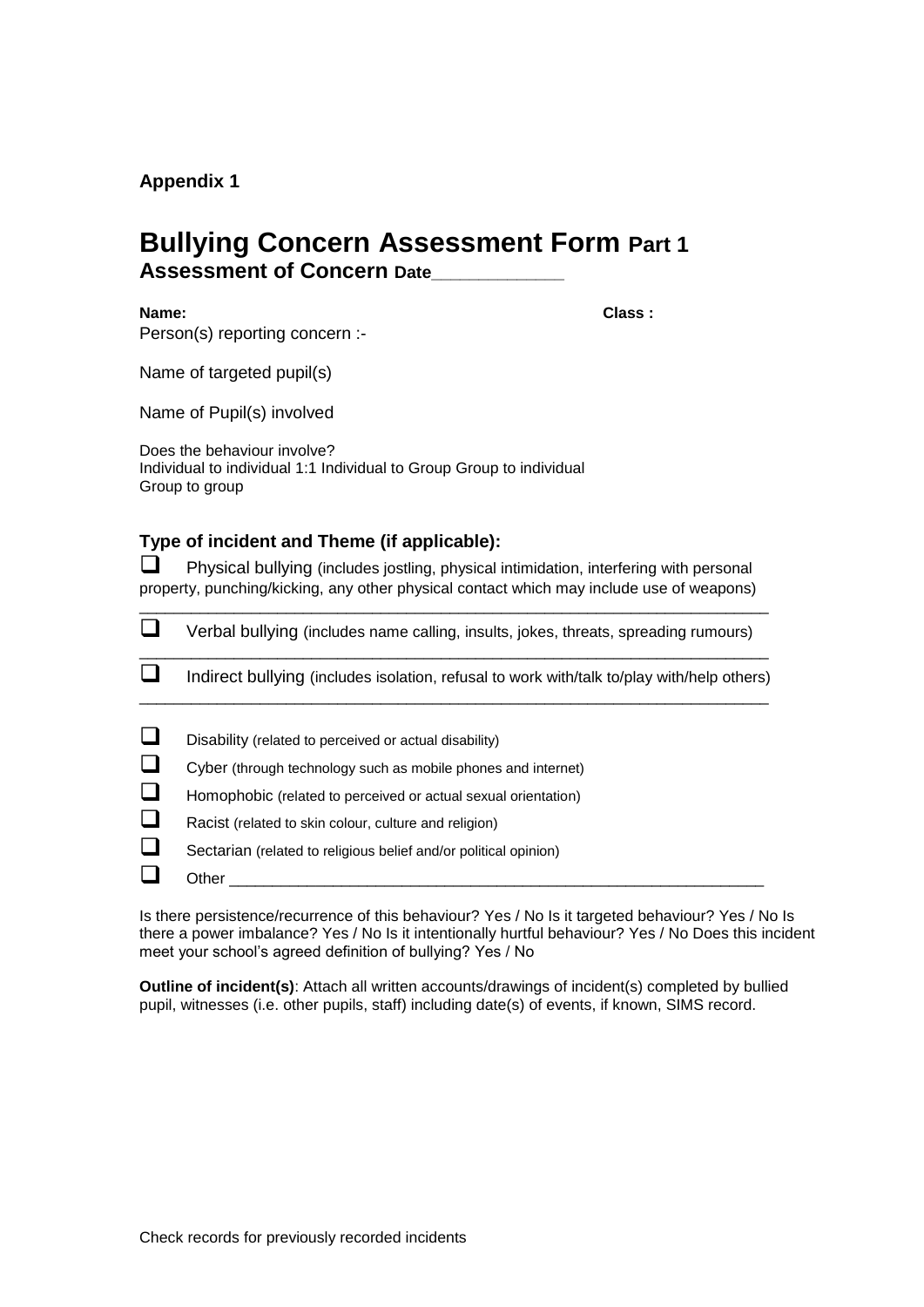| PART 2 - Details of interventions to be implemented in response |
|-----------------------------------------------------------------|
| 2.1 PUPIL(s) WHO HAS BEEN BULLIED:                              |
| <b>REFER TO LEVEL 1-4 INTERVENTIONS</b>                         |
| <b>OUTLINE ACTION/SUPPORT TO BE IMPLEMENTED</b>                 |

Provide outline details of the level and type of intervention with: peer group \_\_\_\_\_\_\_\_\_\_\_\_\_\_\_\_\_\_\_\_\_\_\_\_\_\_\_\_\_\_\_\_\_\_\_\_\_\_\_\_\_\_\_\_\_\_\_\_\_\_\_\_\_\_\_\_\_

whole class\_\_\_\_\_\_\_\_\_\_\_\_\_\_\_\_\_\_\_\_\_\_\_\_\_\_\_\_\_\_\_\_\_\_\_\_\_\_\_\_\_\_\_\_\_\_\_\_\_\_\_\_\_\_\_\_\_

| On-going support/monitoring to be provided |                                    | (daily, weekly |
|--------------------------------------------|------------------------------------|----------------|
| bv                                         | (named staff) and will be formally |                |
| reviewed by                                | (date)                             |                |

\_\_\_\_\_\_\_\_\_\_\_\_\_\_\_\_\_\_\_\_\_\_\_\_\_\_\_\_\_\_\_\_\_\_\_\_\_\_\_\_\_\_\_\_\_\_\_\_\_\_\_\_\_\_\_\_\_\_\_\_\_\_\_\_\_\_\_

\_\_\_\_\_\_\_\_\_\_\_\_\_\_\_\_\_\_\_\_\_\_\_\_\_\_\_\_\_\_\_\_\_\_\_\_\_\_\_\_\_\_\_\_\_\_\_\_\_\_\_\_\_\_\_\_\_\_\_\_\_\_\_\_\_\_\_

 $\_$  ,  $\_$  ,  $\_$  ,  $\_$  ,  $\_$  ,  $\_$  ,  $\_$  ,  $\_$  ,  $\_$  ,  $\_$  ,  $\_$  ,  $\_$  ,  $\_$  ,  $\_$  ,  $\_$  ,  $\_$  ,  $\_$  ,  $\_$  ,  $\_$  ,  $\_$  $\_$  ,  $\_$  ,  $\_$  ,  $\_$  ,  $\_$  ,  $\_$  ,  $\_$  ,  $\_$  ,  $\_$  ,  $\_$  ,  $\_$  ,  $\_$  ,  $\_$  ,  $\_$  ,  $\_$  ,  $\_$  ,  $\_$  ,  $\_$  ,  $\_$  ,  $\_$  ,  $\_$  ,  $\_$  ,  $\_$  ,  $\_$  ,  $\_$  ,  $\_$  ,  $\_$  ,  $\_$  ,  $\_$  ,  $\_$  ,  $\_$  ,  $\_$  ,  $\_$  ,  $\_$  ,  $\_$  ,  $\_$  ,  $\_$  ,  $\_$  ,  $\_$  ,  $\_$  ,  $\_$  ,  $\_$  ,  $\_$  ,  $\_$  ,  $\_$  ,  $\_$  ,  $\_$  ,  $\_$  ,  $\_$  ,  $\_$  ,  $\_$  ,  $\_$  ,  $\_$  ,  $\_$  ,  $\_$  ,  $\_$  ,  $\_$  $\_$  ,  $\_$  ,  $\_$  ,  $\_$  ,  $\_$  ,  $\_$  ,  $\_$  ,  $\_$  ,  $\_$  ,  $\_$  ,  $\_$  ,  $\_$  ,  $\_$  ,  $\_$  ,  $\_$  ,  $\_$  ,  $\_$  ,  $\_$  ,  $\_$  ,  $\_$ 

Have parent(s) been informed / involved? Yes / No (Give details)

Referral to other agencies- If yes please specify\_\_\_\_\_\_\_\_\_\_\_\_\_\_\_\_\_\_\_\_\_\_\_\_\_\_\_\_\_\_\_\_\_\_\_\_\_\_\_\_\_\_\_\_\_\_\_\_\_\_\_\_\_\_\_\_\_\_\_

Any other details (please specify) \_\_\_\_\_\_\_\_\_\_\_\_\_\_\_\_\_\_\_\_\_\_\_\_\_\_\_\_\_\_\_\_\_\_\_\_\_\_\_\_\_\_\_\_ \_\_\_\_\_\_\_\_\_\_\_\_\_\_\_\_\_\_\_\_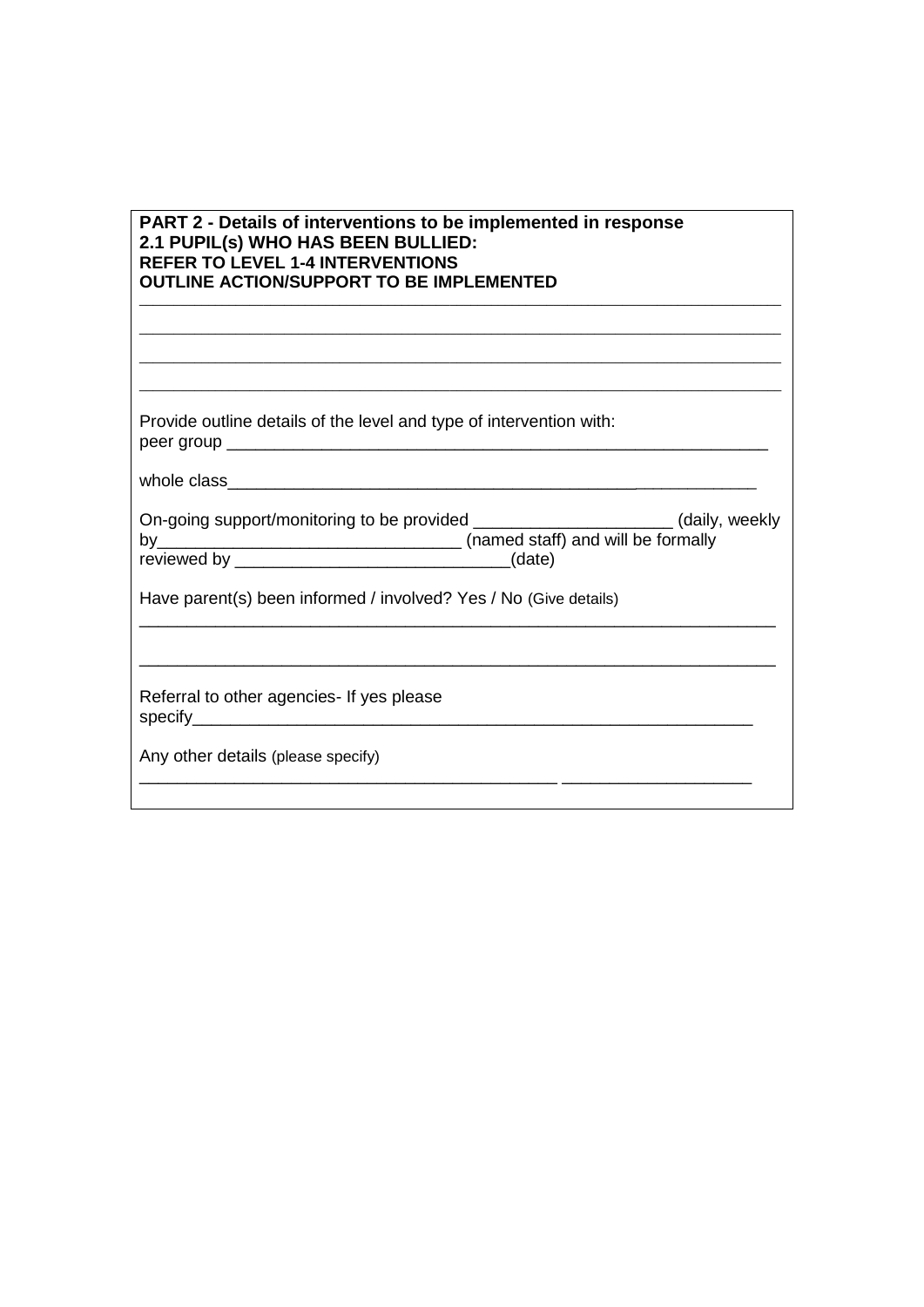| 2.2 PUPIL(S) WHO HAS BEEN DISPLAYING BULLYING BEHAVIOUR: |
|----------------------------------------------------------|
| <b>REFER TO LEVEL 1-4 INTERVENTIONS</b>                  |
| <b>OUTLINE ACTION/SUPPORT TO BE IMPLEMENTED</b>          |

\_\_\_\_\_\_\_\_\_\_\_\_\_\_\_\_\_\_\_\_\_\_\_\_\_\_\_\_\_\_\_\_\_\_\_\_\_\_\_\_\_\_\_\_\_\_\_\_\_\_\_\_\_\_\_\_\_\_\_\_\_\_\_\_\_\_\_\_\_\_\_\_\_\_\_\_\_\_\_\_\_\_\_\_\_\_\_\_\_\_\_\_\_\_\_\_\_\_\_\_\_\_\_

|       | Provide outline details of the level and type of intervention with:<br>peer group                                      |
|-------|------------------------------------------------------------------------------------------------------------------------|
| whole | <u> 1989 - Johann Barn, mars ann an t-Amhainn an t-Amhainn an t-Amhainn an t-Amhainn an t-Amhainn an t-Amhainn an </u> |
|       | (named staff)                                                                                                          |
|       | Have parent(s) been informed / involved? Yes / No (Give details)                                                       |
|       |                                                                                                                        |
|       | Referral to other agencies (please specify)                                                                            |
|       | Any other action (please specify)                                                                                      |
|       | Suspension                                                                                                             |
|       | Expulsion                                                                                                              |
|       | Other (please specify)                                                                                                 |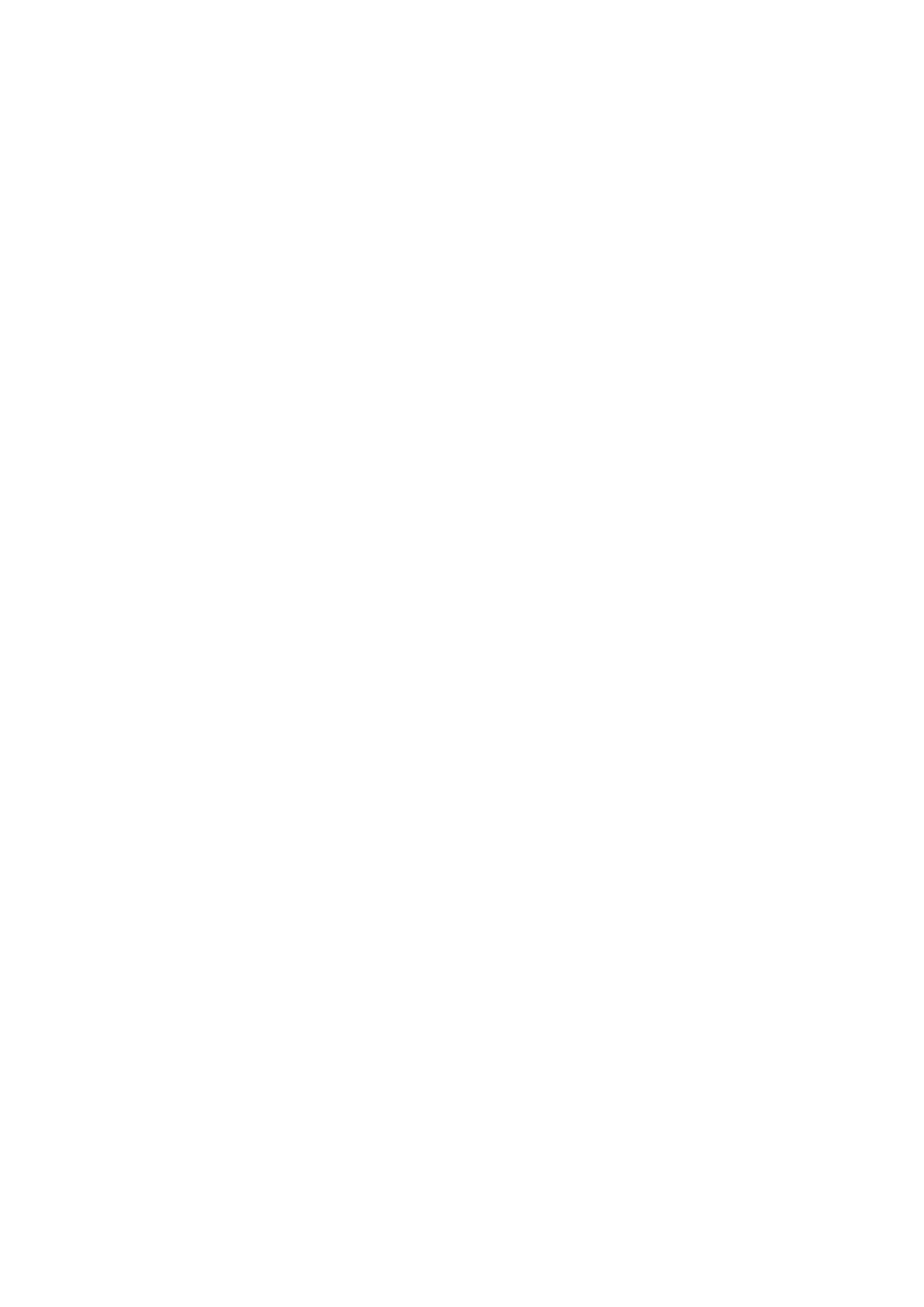# **Appendix 2 INTERVENTION TABLES Level 1 – Low Level Bullying Behaviour**

**Pupil Displaying Bullying Behaviour**  When the bullying behaviour has been assessed and is perceived to be minor or a first time occurrence select one or more of these Level 1 interventions. If the pupil is proving somewhat resistant to change he/she may be placed on the COP Stage 1 (Record of Concern). Parents/carers will need to be informed of this decision.

**The Pastoral Curriculum**  Select **wholeclass** approaches such as circle time to explore issues around bullying and identify possible solutions in a nonthreatening way enabling views to be acknowledged, respected and valued. Wholeclass strategies work best when planned, timetabled and implemented within: PDMU (Personal Development and **Mutual** Understanding) / LLW (Learning for Life and Work) **Citizenship** lessons www.ccea.org.uk/

#### **SCRIPTS: for use with individual pupils A Rights Respecting Script:** This reminds the pupil who is bulling of everyone's right to be safe. **Rule Reminder Script:** This reminds the pupil who is bulling of the appropriate rule which has been broken. **Expectation Discussion:** A non-confrontational script requiring the pupil to commit to behaving appropriately and taking greater responsibility for subsequent behaviour. **ONE-TO-ONE INTERVIEW INTERVENTIONS**  Formally remind the pupil of the harm his/her behaviour is causing another and of the negative consequences to encourage the pupil to change his/her behaviour. **Restorative Questioning:** The five sequential, self-reflective, restorative questions enable the pupil who is bulling to take responsibility for his/her behaviour and undertake appropriate action(s) to promote reparation/restitution. Give staff/ supervisors a laminated set for consistency in managing bullying incidents. **Worth a Re-Think:** This process helps pupils to develop more appropriate responses to a range of situations through reflecting on happenings, thoughts, feelings, behaviour and consequences **Shared Control Discussion:** This five step intervention requires the pupil to choose how he/she will respond to requests to change behaviour through being made aware of the consequences of his/her unacceptable behaviour. **Think Time Discussion Sheet:** Completing this encourages the pupil to

**Interventions Targeted** 

reflect on his/her negative behaviour; identify how to rectify the situation and act accordingly. This discussion may inform a behaviour plan.

#### **Target Interventions**  Pupil whose reaction to the bullying represents a low level of risk factors are present at this stage. - Informal chat to enable pupil to identify possible solutions to current situation. - Parental support if felt appropriate at this stage. - If a trained effective Buddy /Peer Mediation support is available the pupil may wish to use this intervention. **Regular monitoring and review of situation by class/form teacher.**

**Pupil** 

behaviour

concern. Few if any additional needs and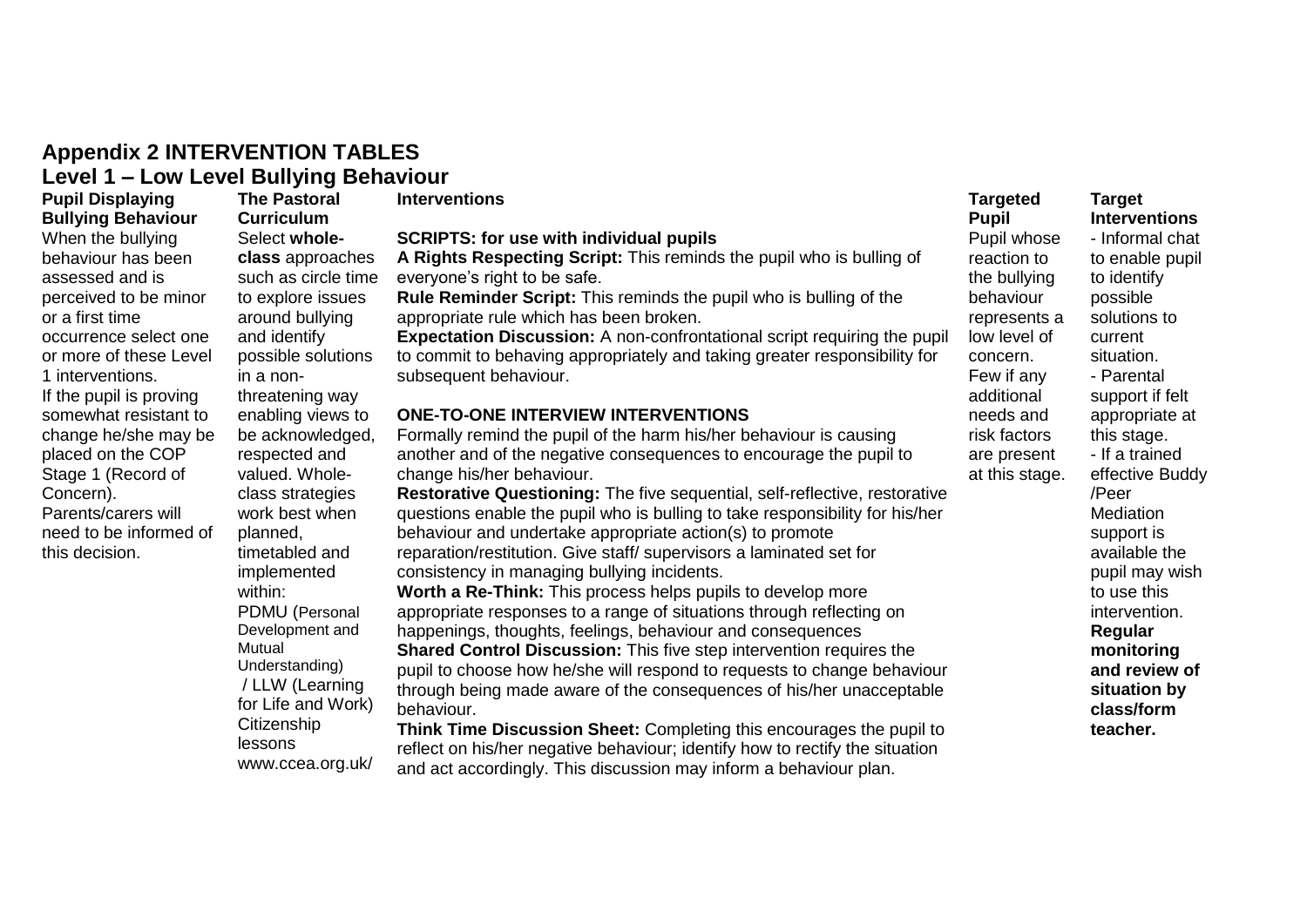#### **Level 2 – Intermediate Level Bullying Behaviour**

#### **Pupil Displaying Bullying Behaviour**

Following assessment if the bullying behaviour continues and/or is considered more severe, select one or more of these Level 2 interventions which may comprise part of an Individual Behaviour Support Plan.

If the pupil is resistant to change, schools may choose to place the pupil on the COP Stage 2.

Parents/carers will need to be informed of this decision and involved in providing support.

**The Pastoral Curriculum**  Select **wholeclass**  approaches such as circle time to explore issues around bullying and identify possible solutions in a non-threatening way enabling views to be acknowledged, respected and valued. Wholeclass strategies work best when planned, timetabled and implemented within: PDMU / LLW **Citizenship** lessons www.ccea.org.uk/

#### **SMALL GROUP INTERVENTIONS**

Involving 6-8 pupils (max) who have agreed to participate and meet regularly to effect a change in the behaviour of the pupil who is bullying. The agreement of the child experiencing bullying is essential. Parents/carers of participating members will need to be informed. It is essential to keep accurate records of meetings to enable outcomes to be monitored regularly.

These interventions work best when staff are trained. **Quality Circles:** Volunteers agree to meet regularly with a member of staff to focus on a specific bullying topic such as racism, homophobia, exclusion etc and proceed to develop, suggest, present solutions to Senior Management Team who subsequently implement and evaluate solution(s). **THE SUPPORT GROUP METHOD** 

This is a seven step, participative long-term approach which supports the target, involves volunteers from the peer groups of both the target and the young person displaying bullying behaviour and focuses on changing the behaviour of the pupil that is bullying and those who collude with him/her. Similar but not identical to timetabled class circle time.

#### **Solution Focused Support Group**

**Individual Behaviour Support Plan (COP Stage 2/SENCO)** 

#### **Interventions Targeted Pupil Target Interventions**

Meet to:

Pupil whose reaction to the bullying behaviour presents a higher level of concern. Some additional needs and risk factors may be present at this stage.

- Gain bullied pupil's consent to enable the situation to be discussed with peers in his/her absence. - Receive feedback on intervention outcomes. - Agree, teach and practice coping skills (e.g. Fogging). - Strength-Building Plan for Pupil - If a trained effective Buddy / Peer Mediation support programme is available and used this should be recorded and outcomes reviewed.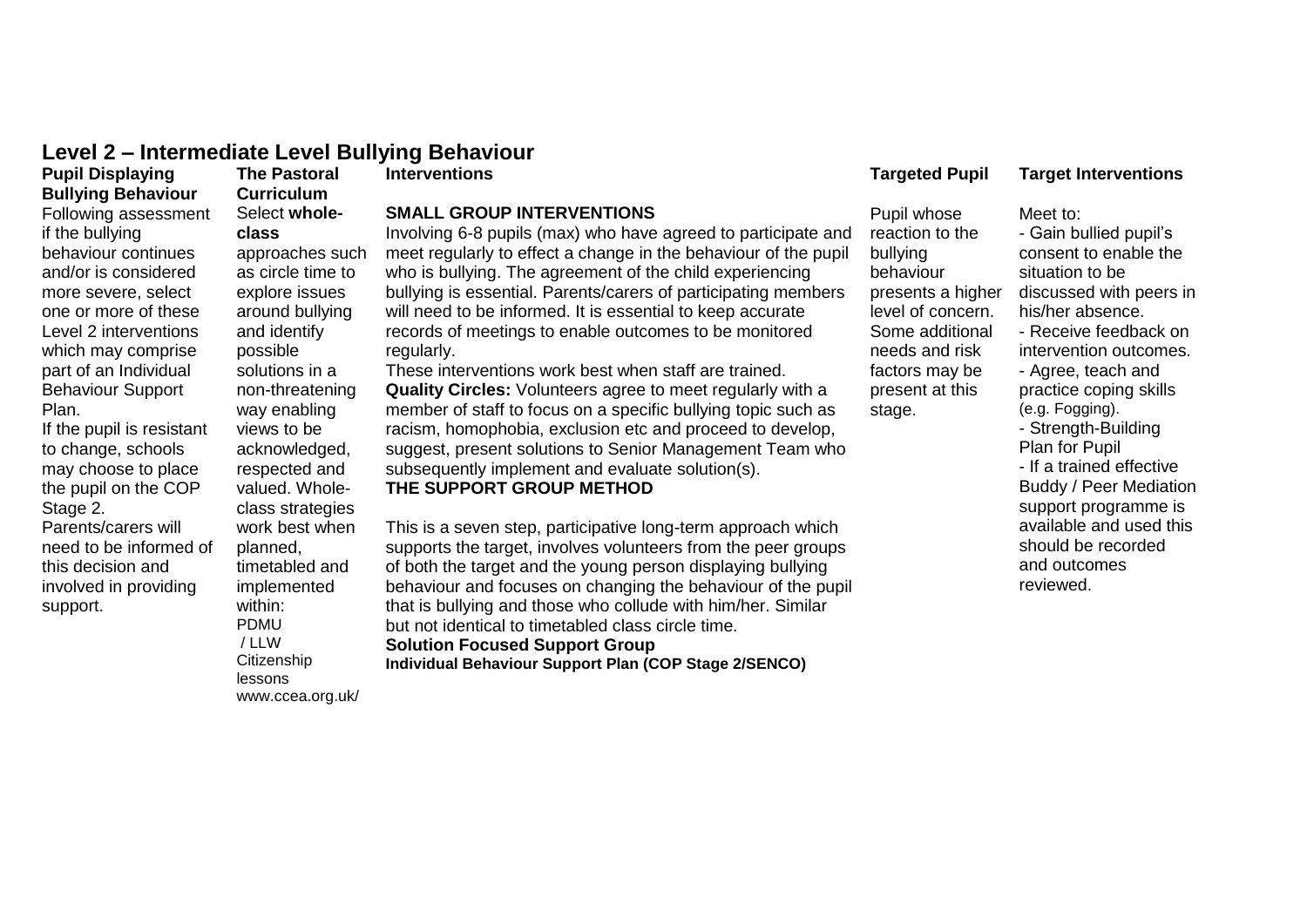| Level 3 – Complex Bullying Behaviour |  |  |
|--------------------------------------|--|--|
|--------------------------------------|--|--|

| <b>Pupil</b><br><b>Displaying</b><br><b>Bullying</b>                                                                                                                                                               | <b>The Pastoral</b><br><b>Curriculum</b>                                                                                                                                                                                                                                                                                                                                                      | Interventions: Co-ordinated by Pastoral Co-ordinator /<br><b>SENCO Advice/Support by ELB Officer</b>                                                                                                                                                                                                                                                                                                                                                                                                                                                                                                                                                                                                                                                                                                                                                                                                  | <b>Targeted</b><br><b>Pupil</b>                                                                                                      | <b>Target Interventions</b>                                                                                                                                                                                                                                                                                                                                                                                                                                                                                      |
|--------------------------------------------------------------------------------------------------------------------------------------------------------------------------------------------------------------------|-----------------------------------------------------------------------------------------------------------------------------------------------------------------------------------------------------------------------------------------------------------------------------------------------------------------------------------------------------------------------------------------------|-------------------------------------------------------------------------------------------------------------------------------------------------------------------------------------------------------------------------------------------------------------------------------------------------------------------------------------------------------------------------------------------------------------------------------------------------------------------------------------------------------------------------------------------------------------------------------------------------------------------------------------------------------------------------------------------------------------------------------------------------------------------------------------------------------------------------------------------------------------------------------------------------------|--------------------------------------------------------------------------------------------------------------------------------------|------------------------------------------------------------------------------------------------------------------------------------------------------------------------------------------------------------------------------------------------------------------------------------------------------------------------------------------------------------------------------------------------------------------------------------------------------------------------------------------------------------------|
| <b>Behaviour</b><br><b>Following</b><br>assessment, if<br>the bullying<br>behaviour is<br>more complex<br>and/or resistant<br>to change.<br>Pupil presenting<br>with many<br>additional needs<br>and risk factors. | Select whole-class<br>approaches such as<br>circle time to explore<br>issues around<br>bullying and identify<br>possible solutions in<br>a non-threatening<br>way enabling views<br>to be acknowledged,<br>respected and<br>valued.<br>Whole-class<br>strategies work best<br>when planned,<br>timetabled and<br>implemented within:<br>PDMU / LLW<br>Citizenship lessons<br>www.ccea.org.uk/ | <b>INDIVIDUAL PUPIL INTERVENTION</b><br><b>Monitoring</b> by key member of staff.<br>Behaviour Management Programmes, including Individual<br>Behaviour Plan (support and strengthening), target setting<br>with incentives and consequences.<br>Social and Emotional Mentoring by an identified member of<br>staff.<br>Individualised strength and emotional well being building<br>programmes eg:<br>Conflict resolution<br>Solution focussed conversations<br>Empathy training, mood management, anger management<br><b>Peer support/befriending/mentoring/mediation.</b><br>The Method of Shared Concern (PIKAS) interview.<br>PARENTAL INVOLVEMENT<br>At this level, it is most likely that the parent(s) have already<br>been contacted and are working in partnership with the<br>school and/or with external agencies to effect change.<br><b>ADDITIONAL ADVICE/SUPPORT FROM ELB SERVICES</b> | Pupil whose<br>reaction to the<br>bullying<br>behaviour is<br>severe.<br>Many<br>additional<br>needs and<br>risk factors<br>present. | <b>Individual Pupil Worl</b><br>- Monitoring by key me<br>of staff.<br>- Individual Support PI<br>strength and emotiona<br>being building progran<br>- Peer support/mentor<br>and befriending/ media<br>- Support Group Meth<br>- PIKAS interview.<br><b>Parental Involvemen</b><br>At this level, it is most<br>that the parent(s) have<br>already been contacte<br>are working in partner<br>with the school and/or<br>External Agencies to e<br>change.<br><b>Additional advice/su</b><br>from ELB Services a |

#### **AND EXTERNAL AGENCIES**

Independent Counselling Service for Schools. Restorative meetings. Contact relevant ELB.

#### **Individual Pupil Work**

onitoring by key member staff.

- dividual Support Plan for ength and emotional wellng building programmes.
- eer support/mentoring
- d befriending/ mediation.
- upport Group Method.
- . . .<br>IKAS interview.

#### **Parental Involvement**

this level, it is most likely t the parent(s) have ady been contacted and working in partnership h the school and/or with ernal Agencies to effect ange.

#### **Additional advice/support from ELB Services and External Agencies**

Is there a need for parent to consult with GP about child?